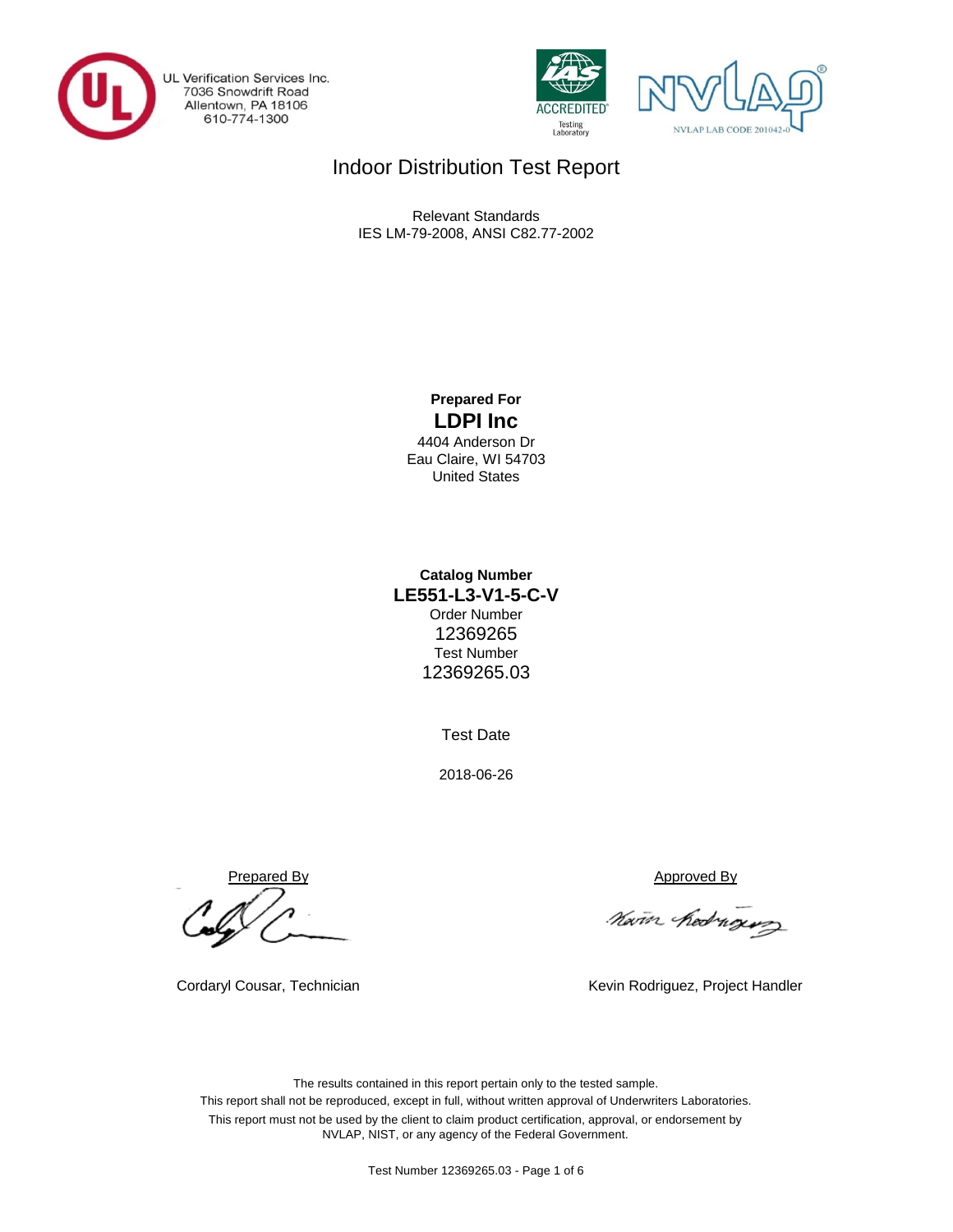

**Mounting:** Pendant<br> **Ballast/Driver:** One Inve **Luminaire Description:**<br>Lamp:

One Inventronics EUD-096S210DTA driver Formed aluminum housing, clear glass lens enclosures<br>180 white LEDs



## **Luminaire Characteristics**

| Luminous Length: |  |
|------------------|--|
| Luminous Width:  |  |
| Luminous Height: |  |

45.25 in. 8.000 in. 2.75 in.

### **Summary of Results**

Maximum Candela: 2165 Candela Luminaire Efficacy: 146 lm/w Total Luminaire Output:

6291 Lumens

| <b>Test Conditions</b>   |           |       |  |  |  |  |  |  |
|--------------------------|-----------|-------|--|--|--|--|--|--|
| <b>Test Temperature:</b> | 25.3 °C   |       |  |  |  |  |  |  |
| Voltage:                 | 120.0 VAC |       |  |  |  |  |  |  |
| Current:                 | 0.3633 A  |       |  |  |  |  |  |  |
| Power:                   | 43.09 W   |       |  |  |  |  |  |  |
| Power Factor:            | 0.989     |       |  |  |  |  |  |  |
| Frequency:               |           | 60 Hz |  |  |  |  |  |  |
| Current THD:             | 6.40 $%$  |       |  |  |  |  |  |  |

Laboratory results may not be representative of field performance Ballast factors have not been applied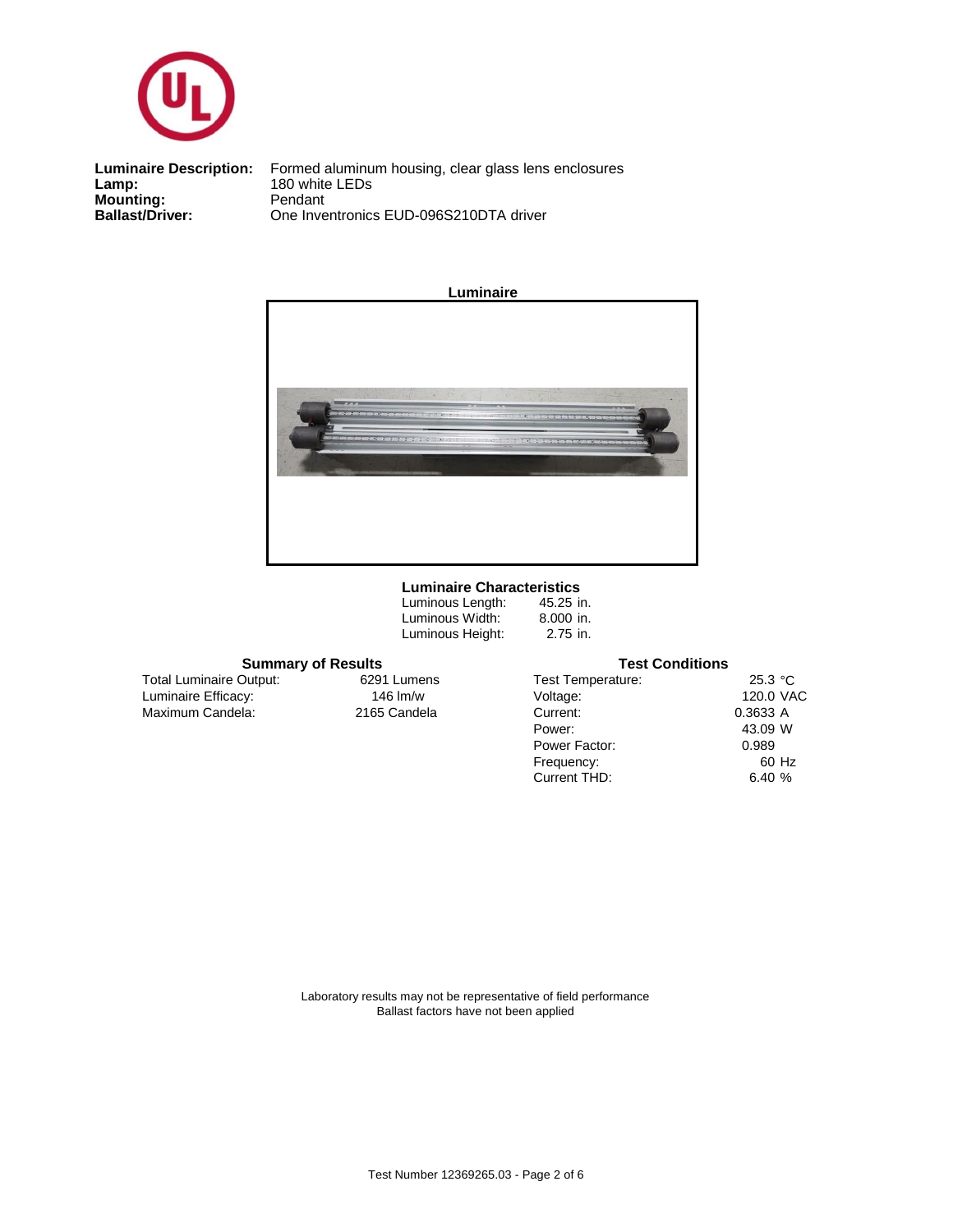

# **Distribution - Goniophotometer**

| <b>Distribution Test Conditions</b> |                |                                                 |         |       |                  |                    |  |  |  |
|-------------------------------------|----------------|-------------------------------------------------|---------|-------|------------------|--------------------|--|--|--|
| <b>Temperature</b>                  | <b>Voltage</b> | <b>IPower Factor</b><br><b>Power</b><br>Current |         |       | <b>Frequency</b> | <b>Current THD</b> |  |  |  |
| 25.3 °C                             | 120.0 VAC      | 0.3633 A                                        | 43.09 W | 0.989 | 60 Hz            | 6.40%              |  |  |  |

#### 6291 Lumens 2165 Candela 1.29 2165 90-270: **Maximum Candela: Spacing Criteria Total Lumen Output:** 0-180: 1.28 **Summary of Results Luminaire Efficacy:** 146.0 lm/w



## **Zonal Lumen Summary**

| Zone      | Lumens | % of Luminaire | Zone    | Lumens | % of Luminaire | Zone    | Lumens   | % of Luminaire |
|-----------|--------|----------------|---------|--------|----------------|---------|----------|----------------|
| 0-5       | 51.5   | 0.8%           | 60-65   | 440.1  | 7.0%           | 120-125 | 0        | 0.0%           |
| $5 - 10$  | 152.8  | 2.4%           | 65-70   | 358.7  | 5.7%           | 125-130 | 0        | 0.0%           |
| 10-15     | 249.5  | 4.0%           | 70-75   | 262.7  | 4.2%           | 130-135 | $\Omega$ | $0.0\%$        |
| 15-20     | 338.7  | 5.4%           | 75-80   | 150.5  | 2.4%           | 135-140 | 0        | 0.0%           |
| $20 - 25$ | 416.7  | 6.6%           | 80-85   | 56.3   | 0.9%           | 140-145 | $\Omega$ | 0.0%           |
| 25-30     | 482.6  | 7.7%           | 85-90   | 7.9    | 0.1%           | 145-150 | 0        | 0.0%           |
| $30 - 35$ | 535.4  | 8.5%           | 90-95   | 0.4    | $0.0\%$        | 150-155 | 0        | 0.0%           |
| $35 - 40$ | 568.6  | 9.0%           | 95-100  | 0.0    | $0.0\%$        | 155-160 | 0        | 0.0%           |
| $40 - 45$ | 583.3  | 9.3%           | 100-105 | 0      | $0.0\%$        | 160-165 | 0        | 0.0%           |
| 45-50     | 578.7  | 9.2%           | 105-110 | 0      | 0.0%           | 165-170 | 0        | $0.0\%$        |
| 50-55     | 552.3  | 8.8%           | 110-115 | 0      | $0.0\%$        | 170-175 | 0        | 0.0%           |
| 55-60     | 504.2  | 8.0%           | 115-120 |        | 0.0%           | 175-180 | 0        | 0.0%           |

| Zone     | Lumens | % of Luminaire |
|----------|--------|----------------|
| $0 - 40$ | 2796   | 44.4%          |
| $0 - 60$ | 5014   | 79.7%          |
| $0 - 90$ | 6291   | 100.0%         |
| 90-180   |        | $0.0\%$        |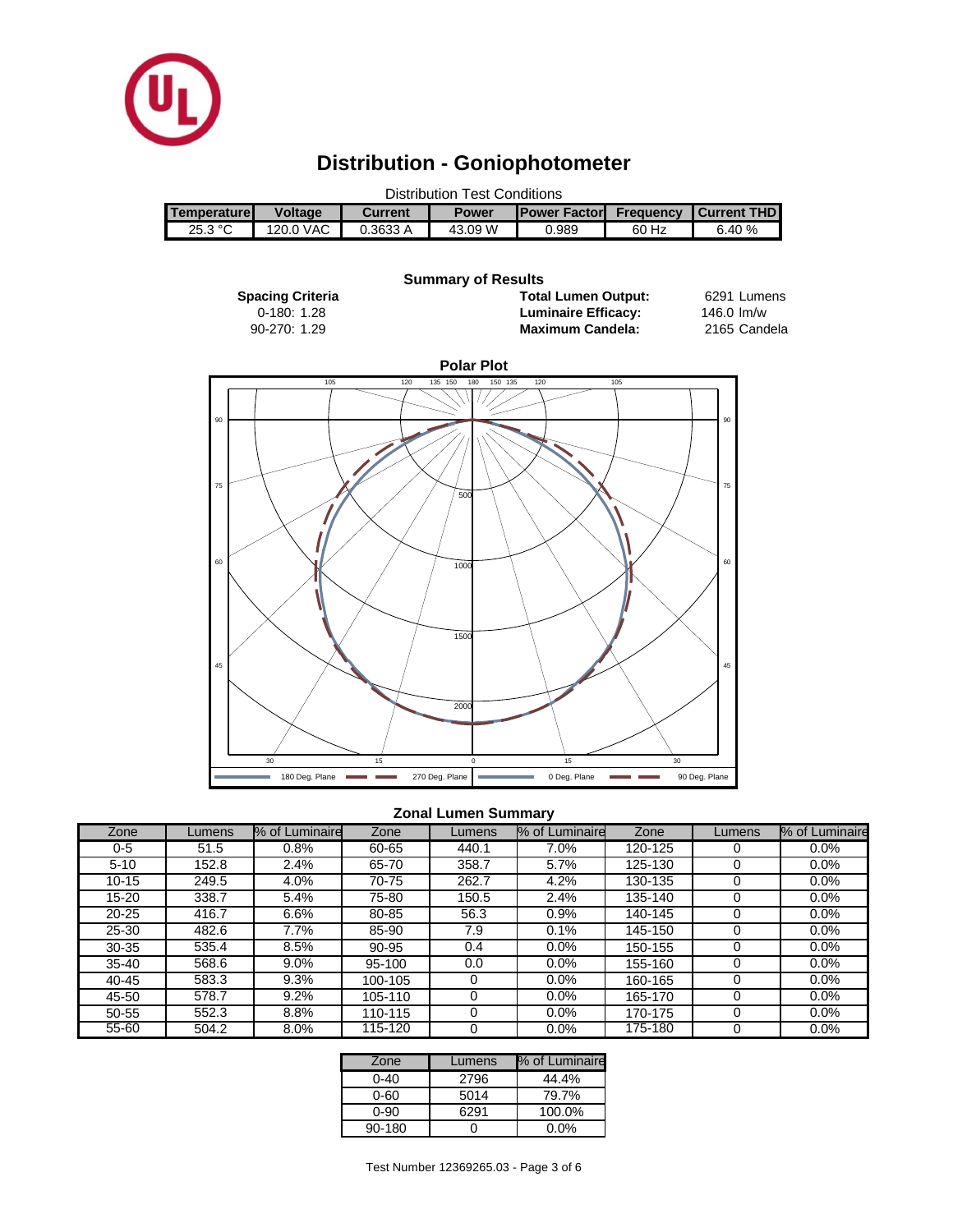

### **Candela Tabulation** Horizontal Angle (Degrees)

|                 |                |             |                |                |      |                         | 1012011017190  |             | $\sim$ uyı u $\sim$ |             |                |                |                |          |                  |             |
|-----------------|----------------|-------------|----------------|----------------|------|-------------------------|----------------|-------------|---------------------|-------------|----------------|----------------|----------------|----------|------------------|-------------|
|                 | $\Omega$       | 22.5        | 45             | 67.5           | 90   | 112.5                   | 135            | 157.5       | 180                 | 202.5       | 225            | 247.5          | 270            | 292.5    | 315              | 337.5       |
| $\Omega$        | 2158           | 2158        | 2158           | 2158           | 2158 | 2158                    | 2158           | 2158        | 2158                | 2158        | 2158           | 2158           | 2158           | 2158     | 2158             | 2158        |
| 5               | 2142           | 2148        | 2152           | 2154           | 2144 | 2154                    | 2152           | 2148        | 2142                | 2148        | 2152           | 2154           | 2144           | 2154     | 2152             | 2148        |
| 10              | 2119           | 2125        | 2122           | 2122           | 2117 | 2122                    | 2122           | 2125        | 2119                | 2125        | 2122           | 2122           | 2117           | 2122     | 2122             | 2125        |
| 15              | 2082           | 2084        | 2083           | 2086           | 2078 | 2086                    | 2083           | 2084        | 2082                | 2084        | 2083           | 2086           | 2078           | 2086     | 2083             | 2084        |
| 20              | 2012           | 2019        | 2033           | 2030           | 2025 | 2030                    | 2033           | 2019        | 2012                | 2019        | 2033           | 2030           | 2025           | 2030     | 2033             | 2019        |
| 25              | 1938           | 1938        | 1955           | 1958           | 1955 | 1958                    | 1955           | 1938        | 1938                | 1938        | 1955           | 1958           | 1955           | 1958     | 1955             | 1938        |
| 30              | 1857           | 1860        | 1862           | 1879           | 1875 | 1879                    | 1862           | 1860        | 1857                | 1860        | 1862           | 1879           | 1875           | 1879     | 1862             | 1860        |
| 35              | 1754           | 1764        | 1766           | 1771           | 1770 | 1771                    | 1766           | 1764        | 1754                | 1764        | 1766           | 1771           | 1770           | 1771     | 1766             | 1764        |
| 40              | 1623           | 1633        | 1642           | 1652           | 1657 | 1652                    | 1642           | 1633        | 1623                | 1633        | 1642           | 1652           | 1657           | 1652     | 1642             | 1633        |
| 45              | 1488           | 1494        | 1506           | 1525           | 1531 | 1525                    | 1506           | 1494        | 1488                | 1494        | 1506           | 1525           | 1531           | 1525     | 1506             | 1494        |
| 50              | 1316           | 1341        | 1350           | 1373           | 1392 | 1373                    | 1350           | 1341        | 1316                | 1341        | 1350           | 1373           | 1392           | 1373     | 1350             | 1341        |
| 55              | 1142           | 1152        | 1179           | 1212           | 1235 | 1212                    | 1179           | 1152        | 1142                | 1152        | 1179           | 1212           | 1235           | 1212     | 1179             | 1152        |
| 60              | 942            | 954         | 1000           | 1043           | 1072 | 1043                    | 1000           | 954         | 942                 | 954         | 1000           | 1043           | 1072           | 1043     | 1000             | 954         |
| 65              | 726            | 743         | 820            | 863            | 885  | 863                     | 820            | 743         | 726                 | 743         | 820            | 863            | 885            | 863      | 820              | 743         |
| 70              | 497            | 537         | 637            | 669            | 693  | 669                     | 637            | 537         | 497                 | 537         | 637            | 669            | 693            | 669      | 637              | 537         |
| $\overline{75}$ | 290            | 358         | 447            | 380            | 392  | 380                     | 447            | 358         | 290                 | 358         | 447            | 380            | 392            | 380      | 447              | 358         |
| 80              | 128            | 211         | 220            | 159            | 165  | 159                     | 220            | 211         | 128                 | 211         | 220            | 159            | 165            | 159      | 220              | 211         |
| 85              | 30             | 76          | 37             | 27             | 24   | 27                      | 37             | 76          | 30                  | 76          | 37             | 27             | 24             | 27       | 37               | 76          |
| 90              | 0              | 3           | $\overline{2}$ | $\overline{2}$ | 2    | $\overline{\mathbf{c}}$ | $\overline{2}$ | 3           | 0                   | 3           | $\overline{2}$ | $\overline{2}$ | $\overline{2}$ | 2        | $\overline{2}$   | 3           |
| 95              | $\mathbf 0$    | 0           | $\mathbf 0$    | 0              | 0    | $\mathbf 0$             | $\mathbf 0$    | $\mathbf 0$ | $\mathbf 0$         | 0           | $\mathbf 0$    | $\mathbf 0$    | $\mathbf 0$    | 0        | $\mathbf 0$      | 0           |
| 100             | $\mathbf 0$    | 0           | $\mathbf 0$    | 0              | 0    | $\mathbf 0$             | $\mathbf 0$    | $\mathbf 0$ | $\mathbf 0$         | 0           | $\mathbf 0$    | $\mathbf 0$    | $\mathbf 0$    | 0        | $\boldsymbol{0}$ | $\mathbf 0$ |
| 105             | $\mathbf 0$    | 0           | $\mathbf 0$    | 0              | 0    | $\mathbf 0$             | $\mathbf 0$    | $\mathbf 0$ | $\mathbf 0$         | 0           | $\mathbf 0$    | $\mathbf 0$    | $\mathbf 0$    | 0        | $\mathbf 0$      | $\mathbf 0$ |
| 110             | $\mathbf 0$    | 0           | $\mathbf 0$    | 0              | 0    | $\mathbf 0$             | 0              | $\mathbf 0$ | $\mathbf 0$         | 0           | $\mathbf 0$    | $\mathbf 0$    | $\mathbf 0$    | 0        | $\mathbf 0$      | $\mathbf 0$ |
| 115             | $\mathbf 0$    | 0           | $\mathbf 0$    | $\mathbf 0$    | 0    | $\mathbf 0$             | 0              | $\mathbf 0$ | $\mathbf 0$         | 0           | $\mathbf 0$    | $\mathbf 0$    | $\mathbf 0$    | 0        | $\mathbf 0$      | $\mathbf 0$ |
| 120             | $\mathbf 0$    | 0           | $\mathbf 0$    | $\mathbf 0$    | 0    | $\mathbf 0$             | $\mathbf 0$    | $\mathbf 0$ | $\mathbf 0$         | $\mathbf 0$ | $\mathbf 0$    | $\mathbf 0$    | $\overline{0}$ | 0        | $\mathbf 0$      | $\mathbf 0$ |
| 125             | $\mathbf 0$    | 0           | $\mathbf 0$    | $\overline{0}$ | 0    | $\mathbf 0$             | $\mathbf 0$    | $\mathbf 0$ | $\mathbf 0$         | 0           | $\mathbf 0$    | $\mathbf 0$    | $\mathbf 0$    | 0        | $\mathbf 0$      | $\mathbf 0$ |
| 130             | $\mathbf 0$    | $\mathbf 0$ | $\mathbf 0$    | $\mathbf 0$    | 0    | $\mathbf 0$             | 0              | $\mathbf 0$ | $\mathbf 0$         | $\mathbf 0$ | $\mathbf 0$    | $\mathbf 0$    | $\overline{0}$ | 0        | $\mathbf 0$      | 0           |
| 135             | $\mathbf 0$    | 0           | $\mathbf 0$    | 0              | 0    | $\mathbf 0$             | $\mathbf 0$    | $\mathbf 0$ | $\mathbf 0$         | 0           | $\mathbf 0$    | $\mathbf 0$    | $\overline{0}$ | 0        | $\mathbf 0$      | $\mathbf 0$ |
| 140             | $\mathbf 0$    | 0           | $\mathbf 0$    | 0              | 0    | $\mathbf 0$             | $\mathbf 0$    | $\mathbf 0$ | $\mathbf 0$         | 0           | $\mathbf 0$    | $\mathbf 0$    | $\overline{0}$ | 0        | $\mathbf 0$      | $\mathbf 0$ |
| 145             | $\mathbf 0$    | 0           | $\mathbf 0$    | 0              | 0    | $\mathbf 0$             | $\mathbf 0$    | $\mathbf 0$ | $\boldsymbol{0}$    | 0           | $\mathbf 0$    | $\mathbf 0$    | $\overline{0}$ | 0        | 0                | $\mathbf 0$ |
| 150             | $\mathbf 0$    | 0           | $\mathbf 0$    | $\mathbf 0$    | 0    | $\mathbf 0$             | $\Omega$       | $\mathbf 0$ | $\mathbf 0$         | 0           | $\mathbf 0$    | $\Omega$       | $\mathbf 0$    | 0        | $\mathbf 0$      | $\mathbf 0$ |
| 155             | $\overline{0}$ | 0           | $\mathbf 0$    | 0              | 0    | $\mathbf 0$             | 0              | $\mathbf 0$ | $\mathbf 0$         | 0           | $\mathbf 0$    | 0              | $\mathbf 0$    | 0        | 0                | $\mathbf 0$ |
| 160             | $\mathbf 0$    | 0           | $\mathbf 0$    | 0              | 0    | $\mathbf 0$             | $\mathbf 0$    | $\mathbf 0$ | 0                   | 0           | $\mathbf 0$    | $\mathbf 0$    | $\mathbf 0$    | 0        | 0                | $\mathbf 0$ |
| 165             | 0              | 0           | $\mathbf 0$    | 0              | 0    | 0                       | $\mathbf 0$    | $\mathbf 0$ | 0                   | 0           | 0              | $\mathbf 0$    | 0              | 0        | 0                | 0           |
| 170             | $\mathbf 0$    | 0           | $\mathbf 0$    | 0              | 0    | 0                       | 0              | $\mathbf 0$ | $\mathbf 0$         | 0           | $\mathbf 0$    | $\mathbf 0$    | 0              | 0        | $\boldsymbol{0}$ | 0           |
| 175             | $\overline{0}$ | 0           | $\mathbf 0$    | 0              | 0    | $\mathbf 0$             | $\mathbf 0$    | $\mathbf 0$ | $\mathbf 0$         | 0           | $\mathbf 0$    | $\overline{0}$ | $\mathbf 0$    | 0        | $\mathbf 0$      | $\mathbf 0$ |
| 180             | $\Omega$       | 0           | $\Omega$       | $\overline{0}$ | 0    | $\Omega$                | $\Omega$       | $\Omega$    | $\Omega$            | 0           | $\Omega$       | $\Omega$       | $\Omega$       | $\Omega$ | $\Omega$         | 0           |

## **Average Luminance (cd/m<sup>2</sup> )**

|                  |    | Horizontal Angle (Degrees) |      |      |
|------------------|----|----------------------------|------|------|
|                  |    |                            | 45   | 90   |
|                  |    | 9241                       | 9241 | 9241 |
| Angle<br>egrees) | 45 | 9010                       | 9117 | 9270 |
|                  | 55 | 8522                       | 8798 | 9217 |
| verucal<br>⊖     | 65 | 7355                       | 8306 | 8965 |
|                  | 75 | 4798                       | 7394 | 6489 |
|                  | 85 | 1456                       | 1838 | 1194 |

Vertical Angle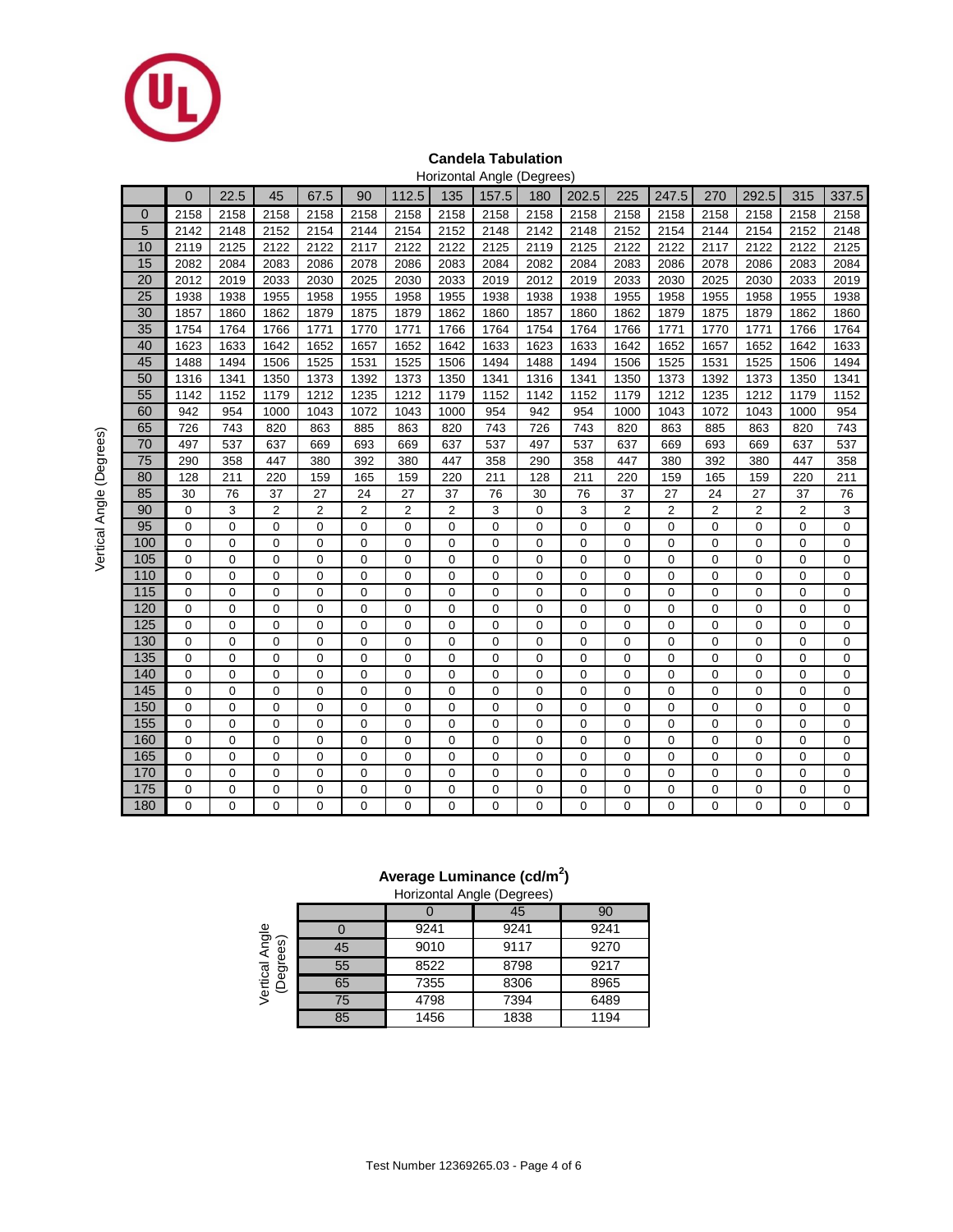

## **Coefficients of Utilization - Zonal Cavity Method**

| <b>Effective Floor Cavity Reflectance 20%</b> |     |                                                                                                 |     |     |     |     |     |     |     |     |     |     |     |     |     |     |     |     |
|-----------------------------------------------|-----|-------------------------------------------------------------------------------------------------|-----|-----|-----|-----|-----|-----|-----|-----|-----|-----|-----|-----|-----|-----|-----|-----|
| <b>Ceiling Cavity</b><br>Reflectance          |     |                                                                                                 | 80  |     |     |     | 70  |     |     | 50  |     |     | 30  | 10  |     |     |     |     |
| <b>Wall Reflectance</b>                       | 70  | 50                                                                                              | 30  | 10  | 70  | 50  | 30  | 10  | 50  | 30  | 10  | 50  | 30  | 10  | 50  | 30  | 10  |     |
| <b>Room Cavity</b><br>Ratio (RCR)             |     | $***$<br>Values are expressed as percent of total lumen output delivered to the task surface ** |     |     |     |     |     |     |     |     |     |     |     |     |     |     |     |     |
| $\Omega$                                      | 119 | 119                                                                                             | 119 | 119 | 116 | 116 | 116 | 116 | 111 | 111 | 111 | 106 | 106 | 106 | 102 | 102 | 102 | 100 |
|                                               | 109 | 104                                                                                             | 100 | 96  | 106 | 102 | 98  | 95  | 98  | 95  | 92  | 94  | 91  | 89  | 90  | 88  | 86  | 84  |
| $\mathfrak{p}$                                | 99  | 91                                                                                              | 84  | 78  | 96  | 89  | 83  | 77  | 85  | 80  | 76  | 82  | 78  | 74  | 79  | 76  | 72  | 70  |
| 3                                             | 90  | 80                                                                                              | 72  | 65  | 88  | 78  | 71  | 64  | 75  | 69  | 63  | 72  | 67  | 62  | 70  | 65  | 61  | 59  |
| 4                                             | 83  | 70                                                                                              | 62  | 55  | 80  | 69  | 61  | 55  | 67  | 59  | 54  | 64  | 58  | 53  | 62  | 57  | 52  | 50  |
| 5                                             | 76  | 63                                                                                              | 54  | 47  | 74  | 62  | 53  | 47  | 60  | 52  | 46  | 58  | 51  | 46  | 56  | 50  | 45  | 43  |
| 6                                             | 70  | 57                                                                                              | 48  | 41  | 68  | 56  | 47  | 41  | 54  | 46  | 41  | 52  | 45  | 40  | 50  | 44  | 40  | 38  |
|                                               | 65  | 51                                                                                              | 42  | 36  | 63  | 50  | 42  | 36  | 49  | 41  | 36  | 47  | 41  | 36  | 46  | 40  | 35  | 33  |
| 8                                             | 60  | 47                                                                                              | 38  | 32  | 59  | 46  | 38  | 32  | 45  | 37  | 32  | 43  | 37  | 32  | 42  | 36  | 31  | 30  |
| 9                                             | 56  | 43                                                                                              | 35  | 29  | 55  | 42  | 34  | 29  | 41  | 34  | 29  | 40  | 33  | 29  | 39  | 33  | 28  | 27  |
| 10                                            | 53  | 39                                                                                              | 31  | 26  | 51  | 39  | 31  | 26  | 38  | 31  | 26  | 37  | 30  | 26  | 36  | 30  | 26  | 24  |

| <b>Beam and Field Information</b> |               |  |  |  |  |  |  |  |  |
|-----------------------------------|---------------|--|--|--|--|--|--|--|--|
| CIE Type:                         | Direct        |  |  |  |  |  |  |  |  |
| Center Beam Intensity:            | 2158 Candela  |  |  |  |  |  |  |  |  |
| Central Cone Intensity:           | 2155 Candela  |  |  |  |  |  |  |  |  |
| Beam Flux:                        | 4812.1 Lumens |  |  |  |  |  |  |  |  |
| Beam Angle (0-180):               | 113.2 Degrees |  |  |  |  |  |  |  |  |
| Beam Angle (90-270):              | 119.6 Degrees |  |  |  |  |  |  |  |  |
| Field Angle (0-180):              | 154.1 Degrees |  |  |  |  |  |  |  |  |
| Field Angle (90-270):             | 156.0 Degrees |  |  |  |  |  |  |  |  |